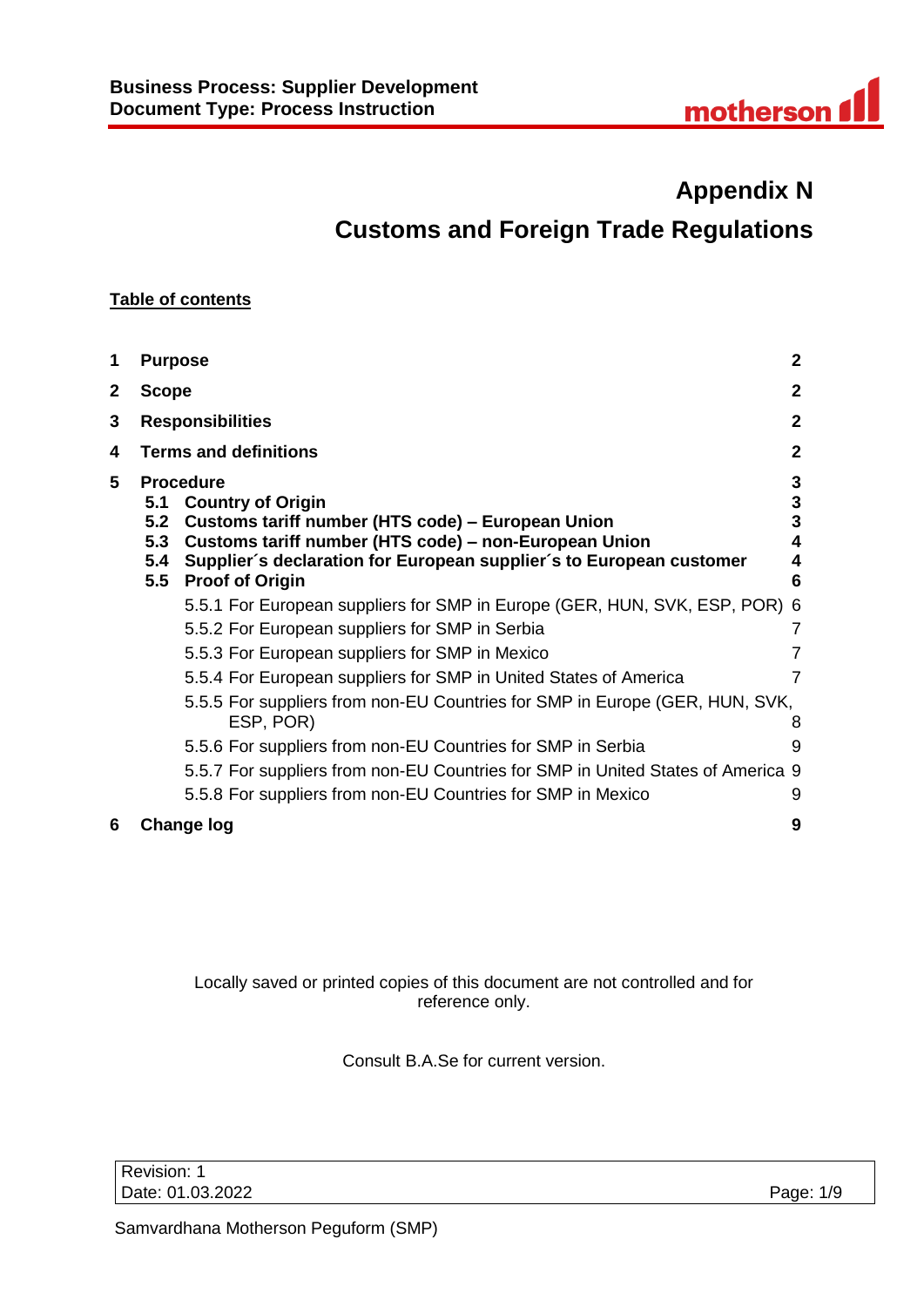#### <span id="page-1-0"></span>**1 Purpose**

This document regulates the requirements regarding the customs tariff number (HTS code) and countries of origin for the suppliers who supply the SMP plants. It is intended to ensure that the parts always have the correct customs data stored. In particular, changes to the country of origin must be communicated immediately.

#### <span id="page-1-1"></span>**2 Scope**

This instruction is valid for all direct material suppliers of SMP which deliver parts to SMP in series production.

# <span id="page-1-2"></span>**3 Responsibilities**

The suppliers of products must meet all the requirements listed in this document throughout the project and product term. This includes:

- Regularly check that this document is up to date at [www.smp](http://www.smp-automotive.com/)[automotive.com](http://www.smp-automotive.com/)
- Ensure that the custom and legal standards and requirements mentioned in this document are available and known.
- Ensure that these requirements are met along the supply chain.

# <span id="page-1-3"></span>**4 Terms and definitions**

- CoO Country of Origin
- HTS code Harmonized Tariff Schedule code
- CO Certificate of Origin
- WTO World Trade Organization
- WCO World Customs Organization
- CN Combined Nomenclature

| Revision: 1      |           |
|------------------|-----------|
| Date: 01.03.2022 | Page: 2/9 |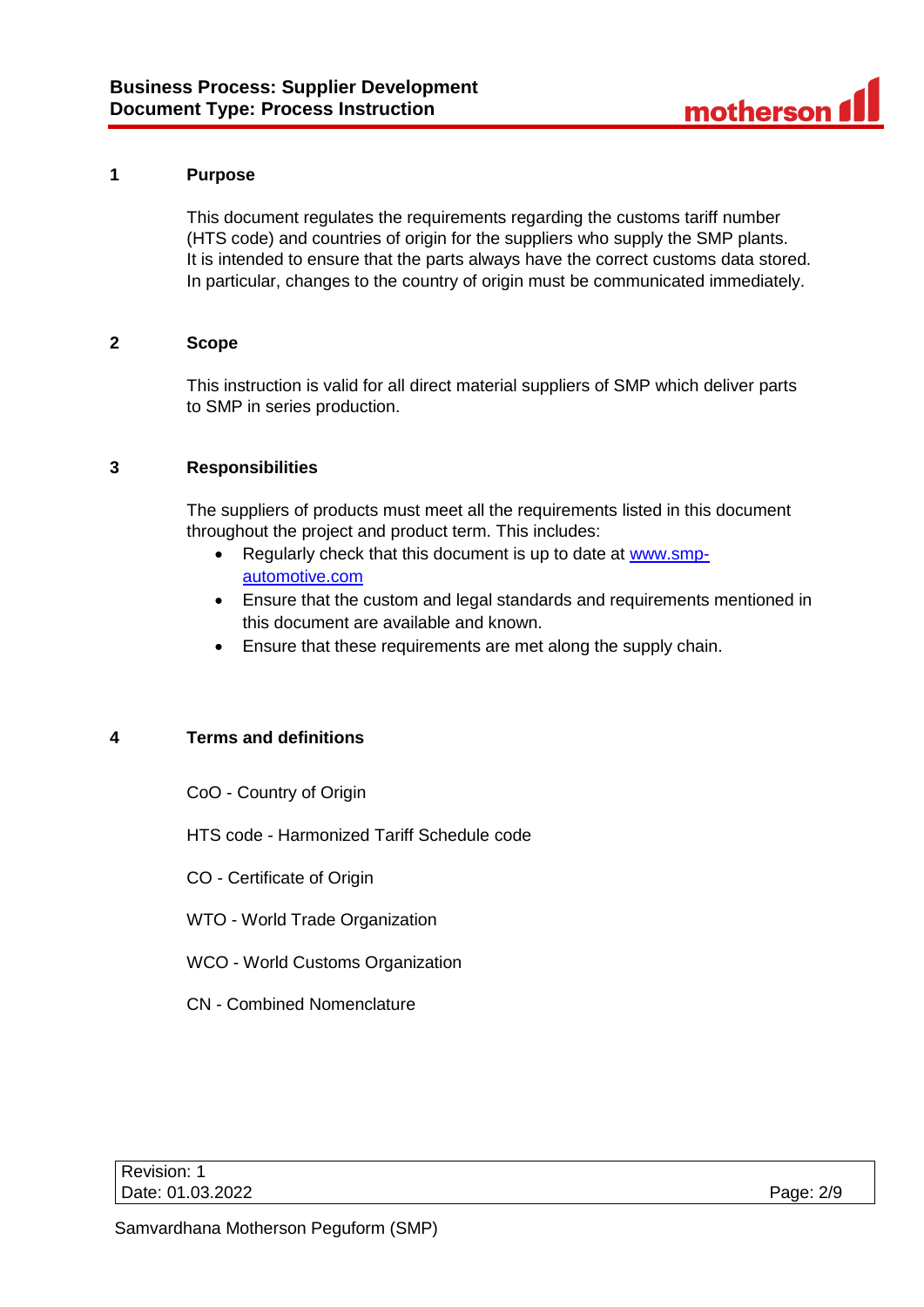

### <span id="page-2-0"></span>**5 Procedure**

#### <span id="page-2-1"></span>**5.1 Country of Origin**

The "Country of Origin" is the country in which the goods originate.

Goods originating in a country are goods which have been wholly obtained or produced in that country. A good in the production of which two or more countries have been involved originates in the country in which the last substantial and economically justified working or processing took place, which was carried out in an undertaking equipped for that purpose and resulted in the production of a new product or represents a significant stage of production.

### <span id="page-2-2"></span>**5.2 Customs tariff number (HTS code) – European Union**

The customs tariff number, or commodity code, is a combination of numbers that ensures conclusions about the nature of a good and is accepted throughout the territory of the World Trade Organization (WTO).

All goods are recorded in the customs tariff exactly according to their description under assignment of a customs tariff number.

- In the export declaration this number is 8 digits.
- In an import declaration this number is always 11 digits.

The customs tariff number, also known as the "commodity number", is used to uniquely identify and classify goods for customs purposes and for statistics. It is virtually the barcode of your goods behind which, in addition to the exact description of the goods, information such as tariff quotas, anti-dumping regulations, tariff suspensions, prohibitions and restrictions and the coding of import VAT rates can be hidden. The tariff code number always has the same structure.

The first six digits of the code numbers of the customs tariff have been regulated worldwide since 1988 by the World Customs Organization (WCO) in the form of the HS nomenclature, i.e. the structure of the customs tariff with regard to the first six digits is identical in almost all countries involved in world trade. In Europe, an EU-standardized eight-digit goods nomenclature for foreign trade has been agreed within the framework of the Common Commercial Policy. This is known as the Combined Nomenclature (CN). The numbers of the combined nomenclature (i.e. the first 8 digits) are valid within the European Union. They are based on the first 6 digits from the HS nomenclature and the 7-8 digits assigned by the EU.

The 10-digit code (9-10 digits) encodes EU Community measures that are not encoded in the 8-digit code of the combined nomenclature.

The 11 digit is the code for national measures such as prohibitions and restrictions, encoding of import VAT rates and the like.

| Revision:        |              |
|------------------|--------------|
| Date: 01.03.2022 | 3/9<br>Page: |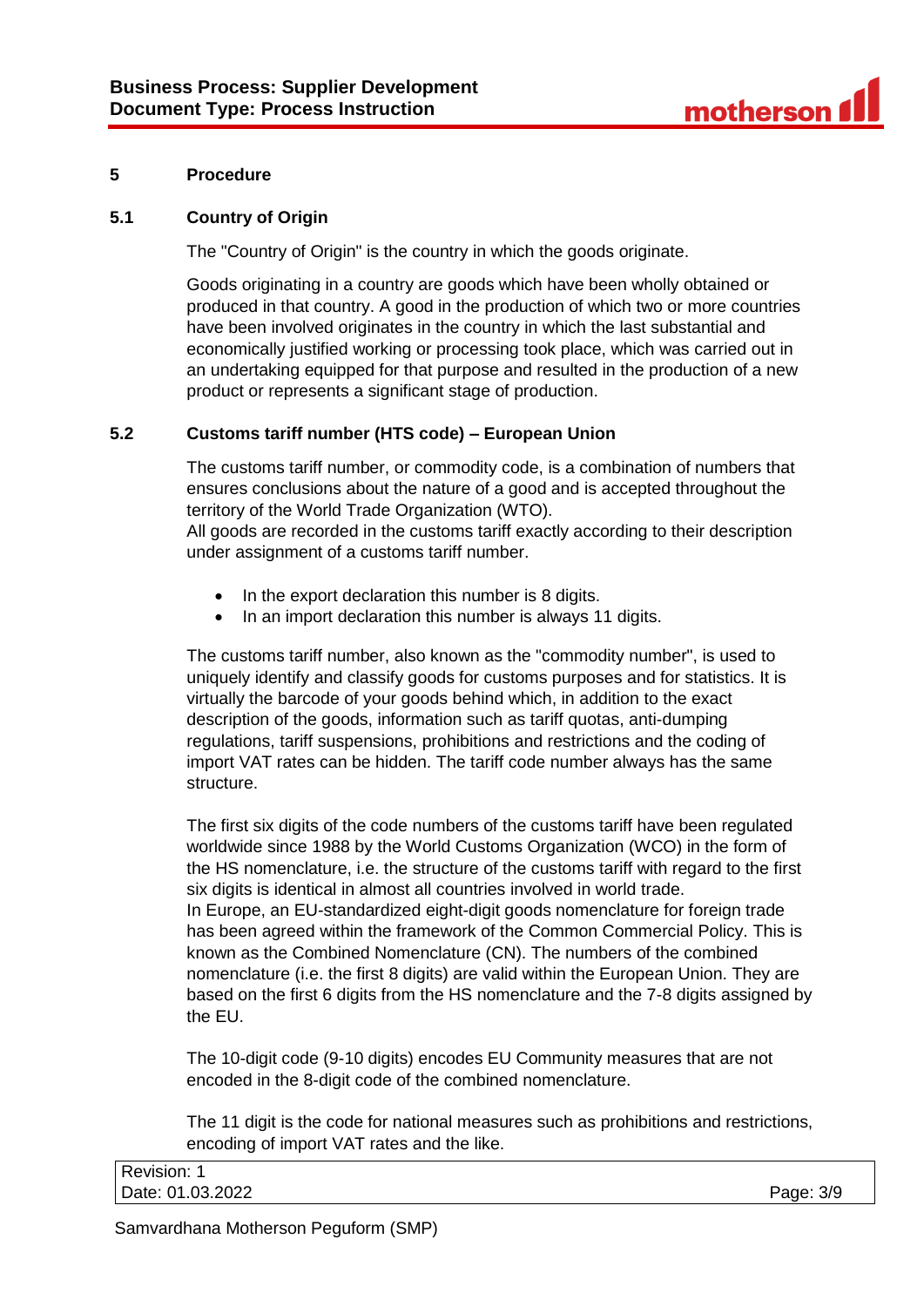### <span id="page-3-0"></span>**5.3 Customs tariff number (HTS code) – non-European Union**

HTS codes are product classification codes between 8-10 digits. The first six digits are an HS code, and the countries of import assign the subsequent digits to provide additional classification. U.S. HTS codes are 10 digits and are administered by the U.S. International Trade Commission.

#### <span id="page-3-1"></span>**5.4 Supplier´s declaration for European supplier´s to European customer**

A supplier's declaration is a proof of the preferential origin of an imported good. It is used by the exporter as proof for issuing and applying for a preference certificate (movement certificate EUR. 1 or a declaration of origin on the invoice).

Supplier declarations come in different variants. However, their wording is mandatory. Since they contain statements on the preferential origin of a good, it is usually necessary to check the origin of the listed goods against the relevant provisions. They are generally used for goods movements within the European Union. The legal basis for this is Commission Implementing Regulation (EU) 2015/2447 of 24 November 2015 laying down provisions for the implementation of Regulation (EU) No 952/2013 of the European Parliament and of the Council establishing the Union Customs Code (CCC-IA).

# **Implementing Regulation (EU) 2015/2447**

Supplier declarations in the trade of goods with countries that are not part of the European Union are only possible in the following cases:

- Cross-border supplier's declarations for goods without preferential originating status in trade with certain countries
- Information on supplier's declarations without preferential originating status
- Cross-border supplier's declarations for certain goods with preferential origin (of the European Union, Turkey or a "cumulation partner state" permitted under the respective matrix, if applicable) with regard to pan-European cumulation, cumulation under the regional convention, pan-Euro-Mediterranean cumulation and SAP cumulation

Information on cumulation according to the Regional Convention/Pan-Euro-Med agreement. Therefore, for example, in cross-border trade with Switzerland, supplier's declarations issued are not suitable evidence to certify the originating status of a good within the meaning of this regulation. Here, only a preference certificate issued or made out on the basis of the agreement can serve as proof of originating status.

Supplier's declarations are issued without official assistance. The supplier is responsible for the correctness of the issued declarations towards the recipient

| Revision: 1      |           |
|------------------|-----------|
| Date: 01.03.2022 | Page: 4/9 |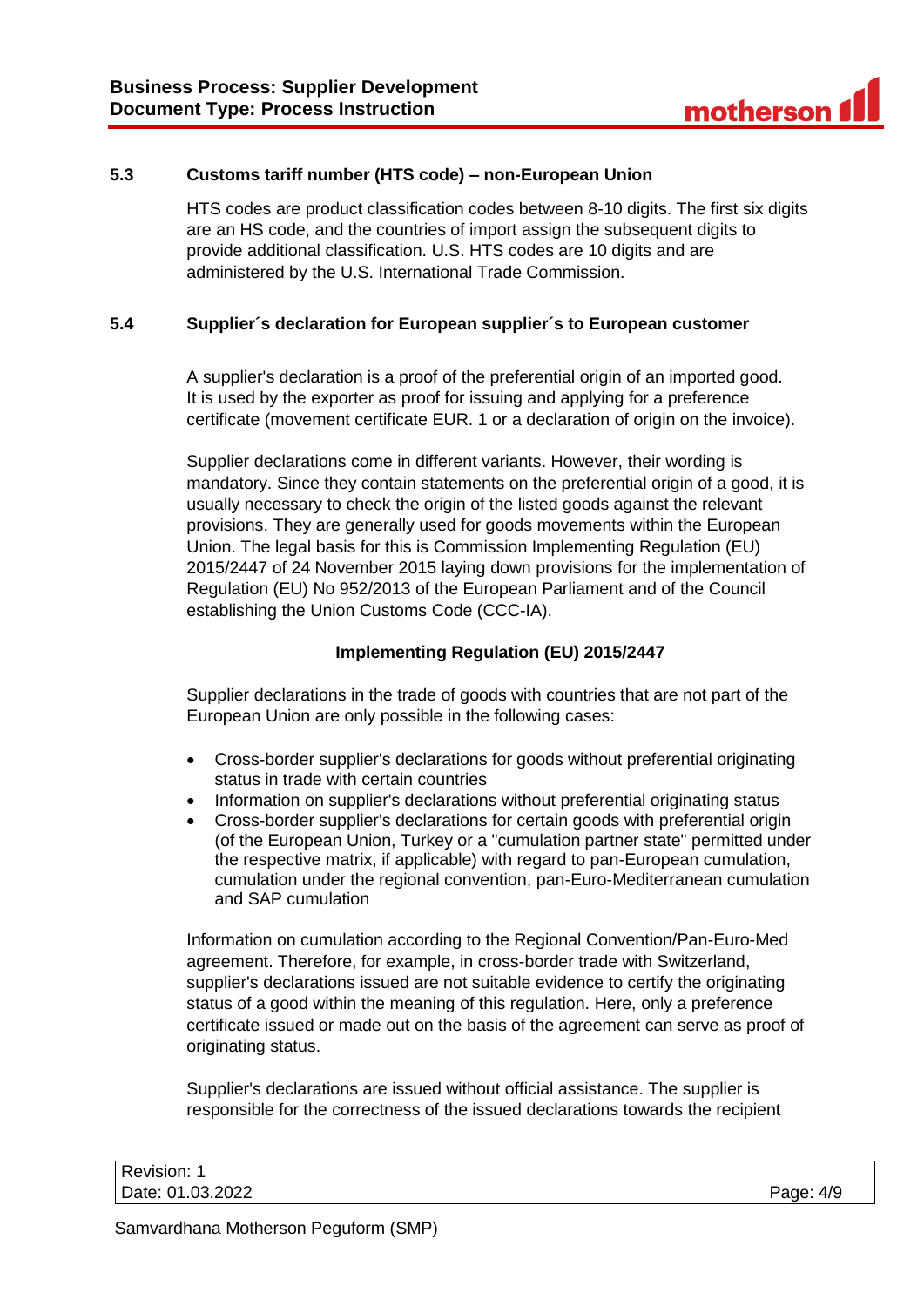and the customs authorities. An incorrectly issued supplier's declaration may lead to consequences under tax law, civil law and/or criminal law.

Long-term supplier's declarations (LLE) represent one-time declarations that are valid for deliveries over a longer period of time, provided that the delivered goods are expected to have the same origin status.

The amendment of Article 62 of the Implementing Regulation (EU) 2015/2447 (UZK-IA) with effect from June 14, 2017 (Official Journal of the European Union No. L/149 of June 13, 2017) has comprehensively redefined the possible period of validity of long-term supplier´s declarations used in Itra-European trade, making them much more flexible.

The following principles are to be observed:

- A Long-term supplier´s declaration:
	- · the date on which the declaration was made out (date of issue)
	- the date from which the LLE is valid (start date)
	- · the date until which the LLE is valid (expiration date)
- The start date may not be more than 12 months before or 6 months after the date of execution, but may be freely chosen within this time window.
- The expiration date may then be no more than 24 months after the start date, but may also be freely chosen within this time window.

Within the maximum validity period, the specific validity period of a Long-term supplier's declaration can be specified under:

*"This declaration is valid for all shipments of these goods in the period from ... to ...".*

The issuance of a single long-term supplier's declaration both for deliveries already made and for future deliveries is thus again permissible within the framework described above.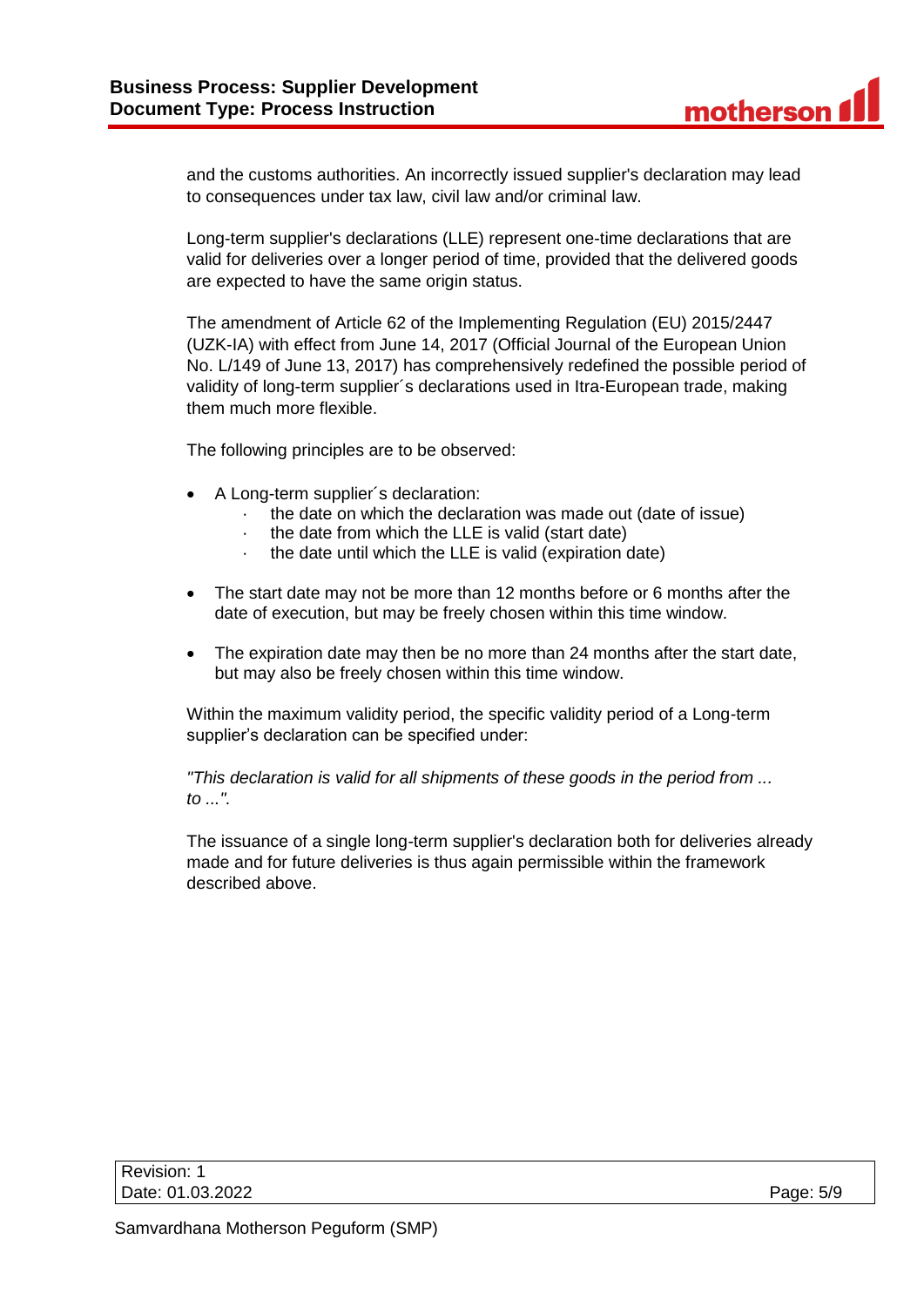# <span id="page-5-0"></span>**5.5 Proof of Origin**

### <span id="page-5-1"></span>5.5.1 **For European suppliers for SMP in Europe (GER, HUN, SVK, ESP, POR)**

Our European suppliers undertake to issue a long-term supplier declaration for their goods at least once a year (to the end of a year for the following). The validity of the declaration should be at least 1 year. Single supplier declarations are only accepted in exceptional cases and after consultation.

If new articles are sourced between the issuance of two Long-term supplier´s, the supplier is obliged to upload Long-term supplier´s declaration for these articles via PriSMa without further request of SMP.

The supplier declaration must contain the following information:

- SMP material number
- Material description
- SMP plant delivered
- Country of origin (commercial origin)
- HTS code
- Preferential status of the goods

If there are several goods, an article list with the above information must be attached to the supplier's declaration as an excel spreadsheet.

If necessary, SMP can provide the supplier with an article list via PriSMa. This must also be requested via PriSMa and completed filled uploaded again via PriSMa.

Supplier´s declaration in paper form or by mail will no longer be accepted.

| <b>Activity</b>                                                                            | <b>Responsible</b> |
|--------------------------------------------------------------------------------------------|--------------------|
| Upload yearly supplier's declaration via PriSMa                                            | Supplier           |
| Check information in supplier's declaration                                                | <b>SMP</b>         |
| Upload new sourced articles during the year via PriSMa                                     | Supplier           |
| Provide article list<br>(must be requested from the supplier via PriSMa if it is required) | <b>SMP</b>         |

| Revision: 1      |           |
|------------------|-----------|
| Date: 01.03.2022 | Page: 6/9 |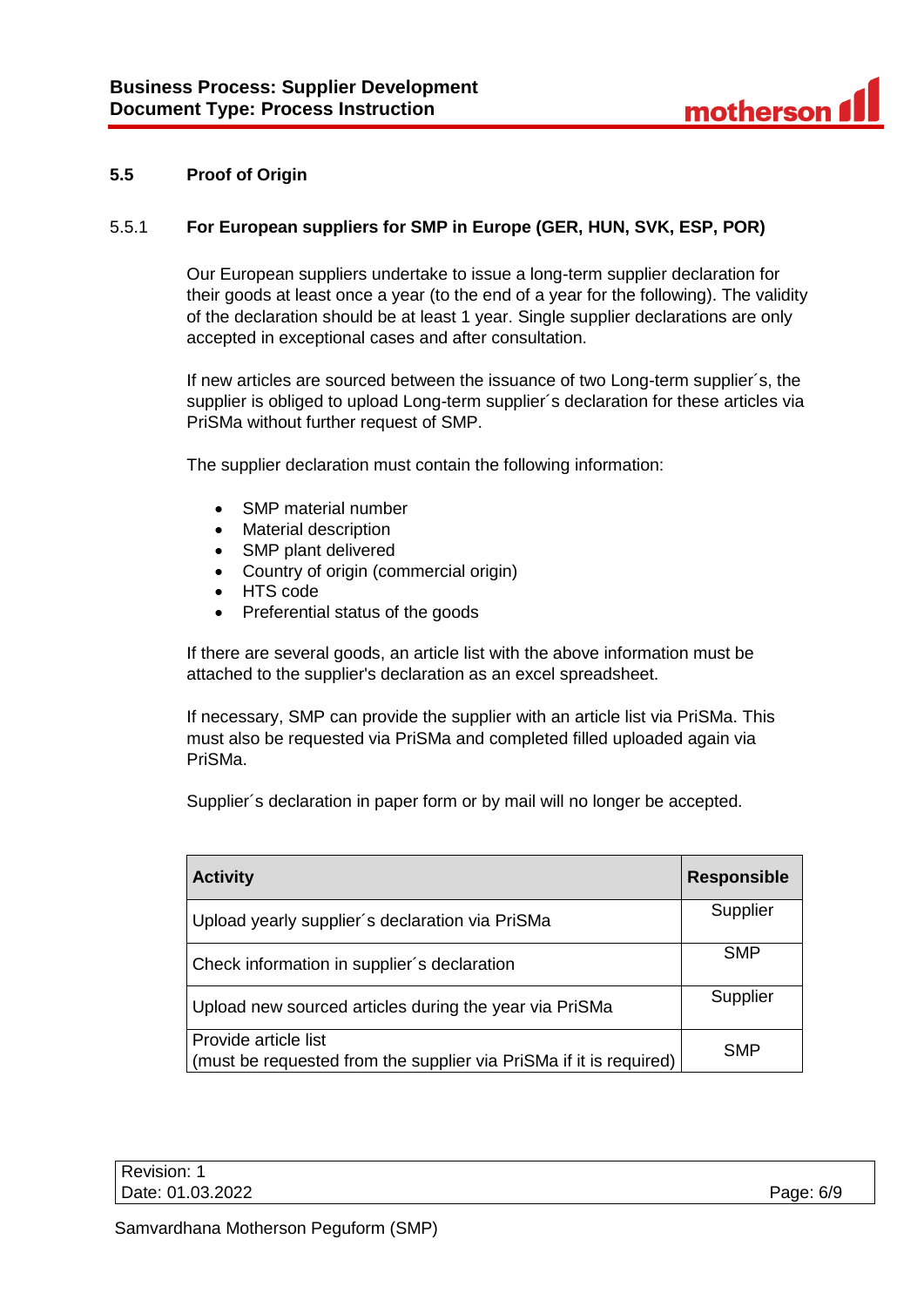# <span id="page-6-0"></span>5.5.2 **For European suppliers for SMP in Serbia**

for every shipment a EUR.1 is necessary. If you have the permission a declaration of Origin at the invoice (sent with the shipment) is also accepted EUR.1 must be sent in Original to the following address (copy with the shipment) Invoice, which is sent with shipment must show Country of Origin for every article and HTS code.

**SMP Automotive Interior Modules d.o.o. Cuprija**

Customs department / Purchasing Despotovacki put 120 35230 Cuprija Serbia

#### <span id="page-6-1"></span>5.5.3 **For European suppliers for SMP in Mexico**

for every shipment a EUR.1 is necessary. If you have the permission a declaration of Origin at the invoice (sent with the shipment) is also accepted Invoice, which is sent with shipment must show Country of Origin for every article and HTS code. EUR.1 must be sent in Original to the following address (copy with the shipment)

#### **SMP Automotive Systems Mexico**

Customs department / Purchasing Av. Tlaxcala 480, Barrio del Calvario 72700 San Juan Cuautlancingo, Puebla Mexico

or to

#### **SMP Zitlaltepec**

Tlaxcala 136, 90596 Tlaxcala de Xicohténcatl, Tlaxcala Mexico

#### <span id="page-6-2"></span>5.5.4 **For European suppliers for SMP in United States of America**

They upload the Certificate of Origin with all existing articles in PriSMa all 6 months. Should a Country of Origin of one or more items change in the meantime or should new items be added, the supplier is obliged to upload a Certificate of Origin for these items via PriSMa without being requested to do so.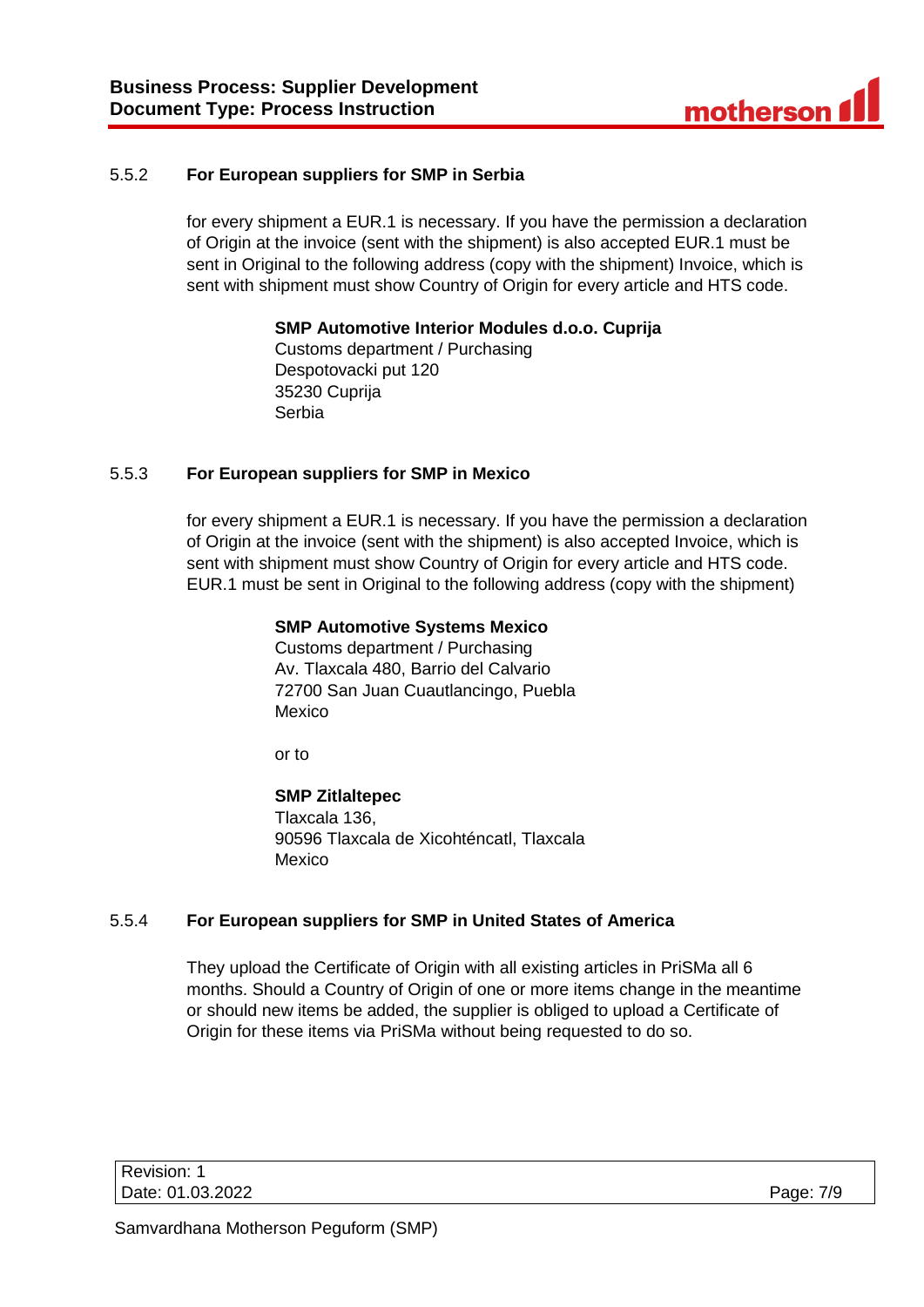# <span id="page-7-0"></span>5.5.5 **For suppliers from non-EU Countries for SMP in Europe (GER, HUN, SVK, ESP, POR)**

Suppliers from third countries are obliged to inform SMP about the commercial origin of their goods and the HTS code. Each change of the Country of origin must be communicated by the supplier immediately to the company SMP.

There are three ways to do this:

- 1) by EUR.1 with each shipment for countries that have a preferential agreement with the European Union (copy with the goods, the original by sending by post to SMP, Headquarters, Customs Department, see address below).
- 2) Indication on the invoice of the shipment, this invoice must be sent in advance to the following mail address (and also with the goods):

# **[SMP-SCMS@motherson.com](mailto:SMP-SCMS@motherson.com)**

In these invoices we need the following information:

- Material no. of SMP
- Description of the goods ("plastic part" is not enough)
- HTS code
- Country of Origin
- Contact person at SMP
- Incoterm
- Reference no. of SMP e.g. purchase order number or scheduling agreements
- The project name, contact person, the parts are there for
- 3) Certificate of Origin with each shipment (copy with the goods, the original by sending per post to the following address:

# **SMP Deutschland GmbH**

Customs department Schlossmattenstraße 18 79268 Bötzingen Germany